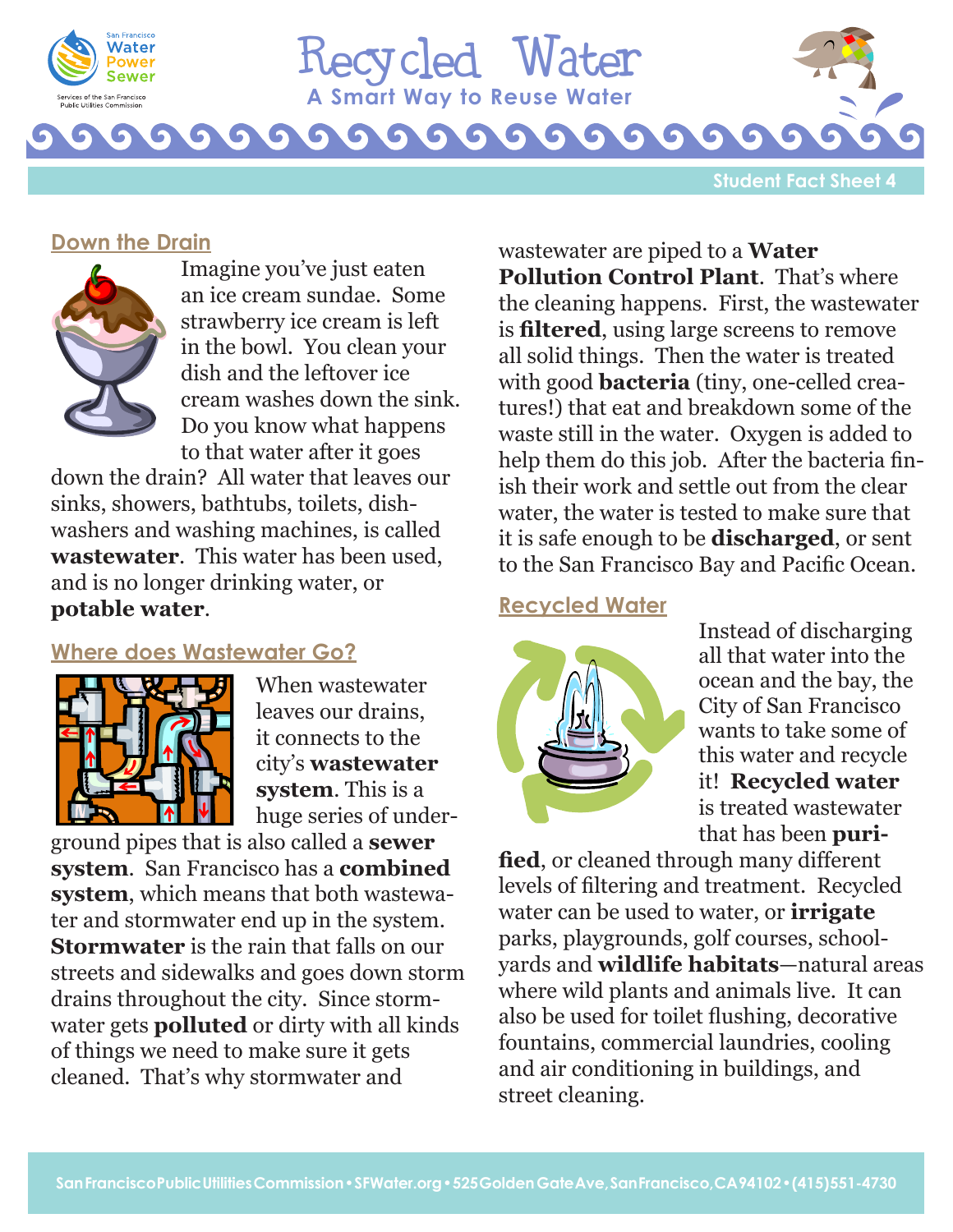### $\bullet$ G 6  $\bullet$ G  $\bullet$ G

 **Recycled Water Student Fact Sheet 4** 

# **Feeding the Grass**



Unlike drinking water, recycled water can contain **nutrients** like nitrogen, phosphorous and potassium that help plants grow. That's why, when using recycled water to irrigate grass in

parks, golf courses, and baseball fields, little or no extra **fertilizer** is needed to feed the grass the nutrients it needs. It can get it from the water! Using recycled water this way helps us **conserve**, or save our drinking water supply, and the extra nutrients make lawns and plants **thrive** or grow in very healthy ways.

# **The Right Water for the Right Job**



The Hetch Hetchy Reservoir in Yosemite National Park supplies San Francisco with some of the best drinking water in the world. As

the water gets used for people, agriculture and the environment, it is replenished through the water cycle. We need to be careful with our water supplies or **resources**, so that they don't get used up faster than the water cycle is naturally refilling, or **replenishing** them with rain or snow. This is especially true during a period of **drought**, when little, or no rain falls in an area over a long period of time. Since California is a dry state that has droughts, we occasionally experience **water shortages**. This means we don't have enough water for all our uses. That's why we need to think about how we use our drinking water.

People in San Francisco use more than 60 million gallons of freshwater a day for drinking, cooking and other uses! Should we be using this high quality drinking water to irrigate our parks or clean our streets? Do we need this water to flush our toilets? Wouldn't it be smarter to use recycled water instead?

# **Recycled Water in San Francisco**



San Francisco started using recycled water more than 75 years ago! Back in the early 1900s, partially treated wastewater and groundwater were used to develop the Golden Gate Park area.

While recycled water is not currently used in Golden Gate Park, projects are under review to deliver recycled water to sites within the city. One day, San Francisco will use recycled water for other uses, such as flushing toilets!

## **Doing Our Part**



Water is one of the most precious resources on the planet. All living things need it to survive, no matter where we live. Although recycling water will provide us with more water to use, it doesn't

mean it's okay to waste water! Instead we must conserve water whenever we can, and do our part to use water wisely. After all, isn't that the smart thing to do?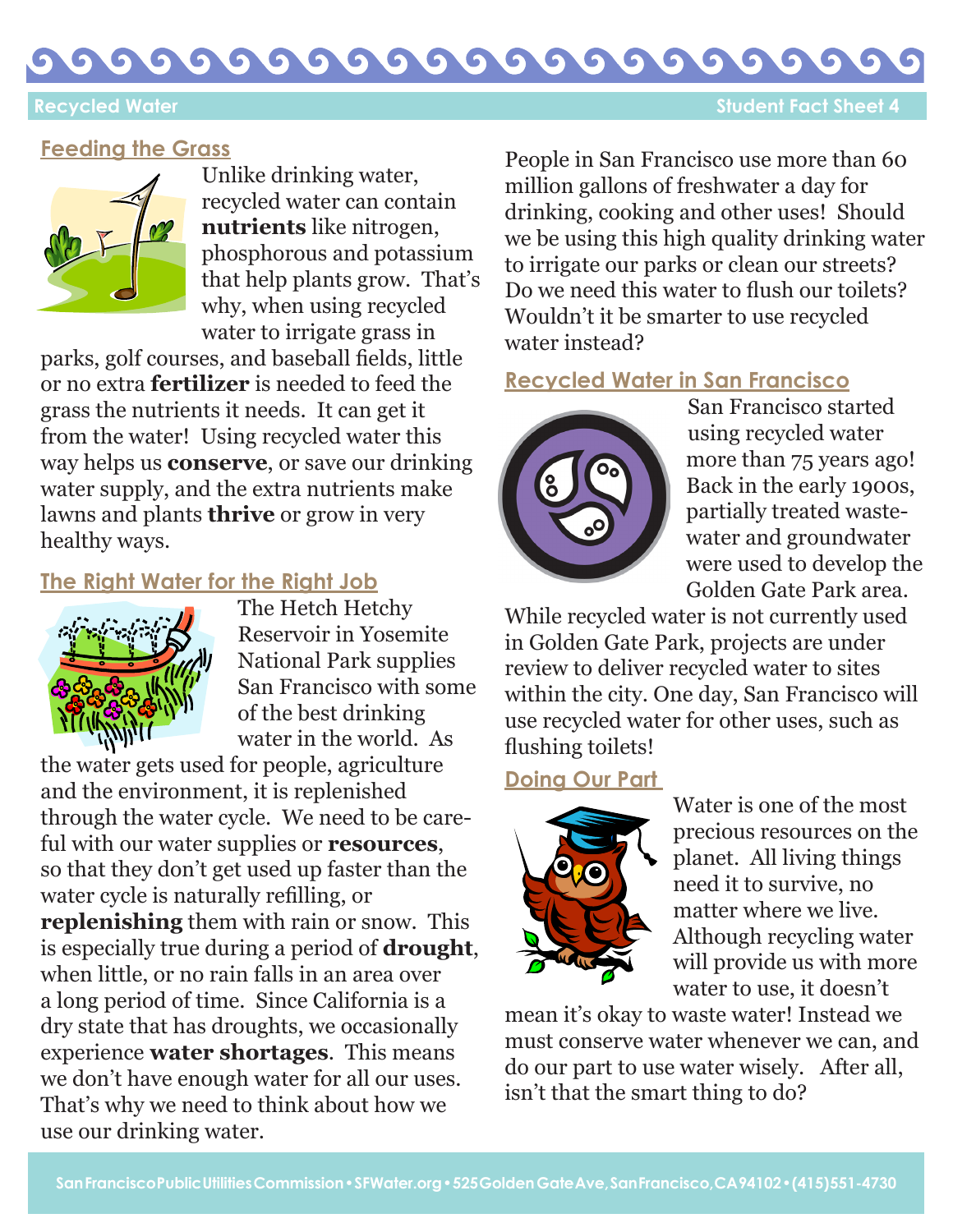| San Francisco<br>Water<br>Sewer<br>Services of the San Francisco<br>Public Utilities Commission | Name           | Date                                   |  |  |
|-------------------------------------------------------------------------------------------------|----------------|----------------------------------------|--|--|
|                                                                                                 | Recycled Water |                                        |  |  |
|                                                                                                 |                |                                        |  |  |
|                                                                                                 |                | <b>Student Comprehension Questions</b> |  |  |
| 1. What is wastewater?                                                                          |                |                                        |  |  |

2. What is a Water Pollution Control Plant?

3. What is recycled water?

4. What can recycled water be used for?

5. How does using recycled water help us conserve our drinking water supply?

6. What is the most interesting thing you learned about recycled water?

**San Francisco Public Utilities Commission • SFWater.org • 525 Golden Gate Ave, San Francisco, CA 94102 • (415) 551-4730**